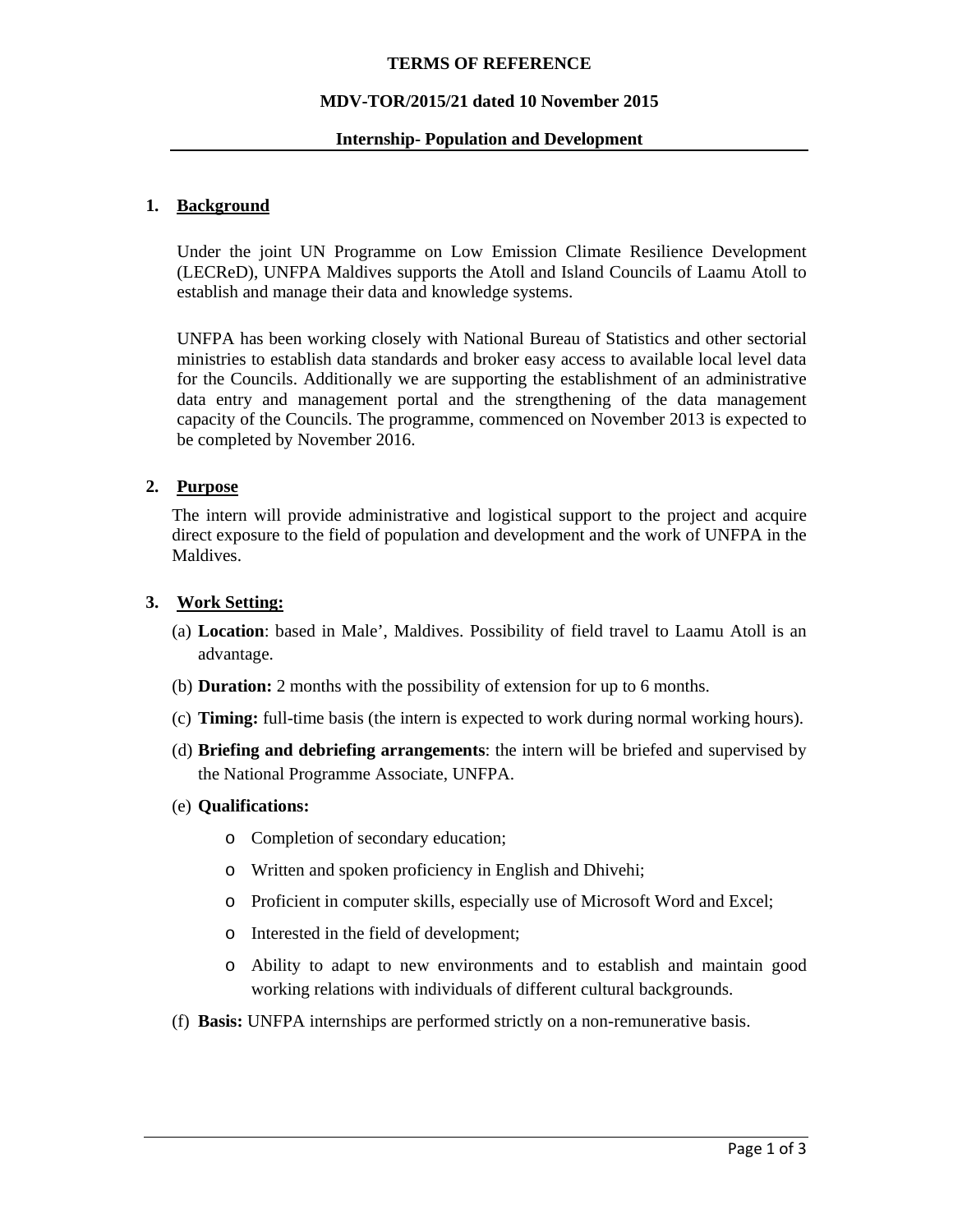## **TERMS OF REFERENCE**

## **MDV-TOR/2015/21 dated 10 November 2015**

#### **Internship- Population and Development**

#### **4. Specific role and expected contribution;**

#### *Intern:*

Support to the following processes is expected from the Intern:

- Reviewing and updating project files to ensure required documents are in place;
- Drafting of letters, scanning and sending them to partners;
- Following-up on activities and payments;
- Arranging travel logistics;
- Documenting discussion of monitoring visits
- Any other project related tasks, as agreed.

## *UNFPA Maldives:*

- Supervise and guide the intern;
- Facilitate necessary documents and contacts;
- Prepare a written evaluation of the intern's performance at the end of the internship period.

## **5. Specific Conditions**

Interns are not staff members of UNFPA and does not enjoy the privileges and immunities accorded to the United Nations and its officials.

#### Interns shall:

- Not represent UNFPA in any official capacity;
- Observe all applicable rules, regulations, instructions, procedures and directives of UNFPA;
- Provide the substantive unit with a copy of all materials prepared by them during the internship;
- Respect the impartiality and independence required of UNFPA and the United Nations and shall not seek or accept instructions regarding the services performed under the internship from any Government or from any authority external to the United Nations;
- Interns may not communicate at any time to the media or to any institution, person, Government or any other external source any information which has become known to them by reason of their association with UNFPA, that they know or ought to have known has not been made public.
- Refrain from any conduct that would adversely reflect on UNFPA or the United Nations and will not engage in any activity which is incompatible with the aims and objectives of the United Nations.